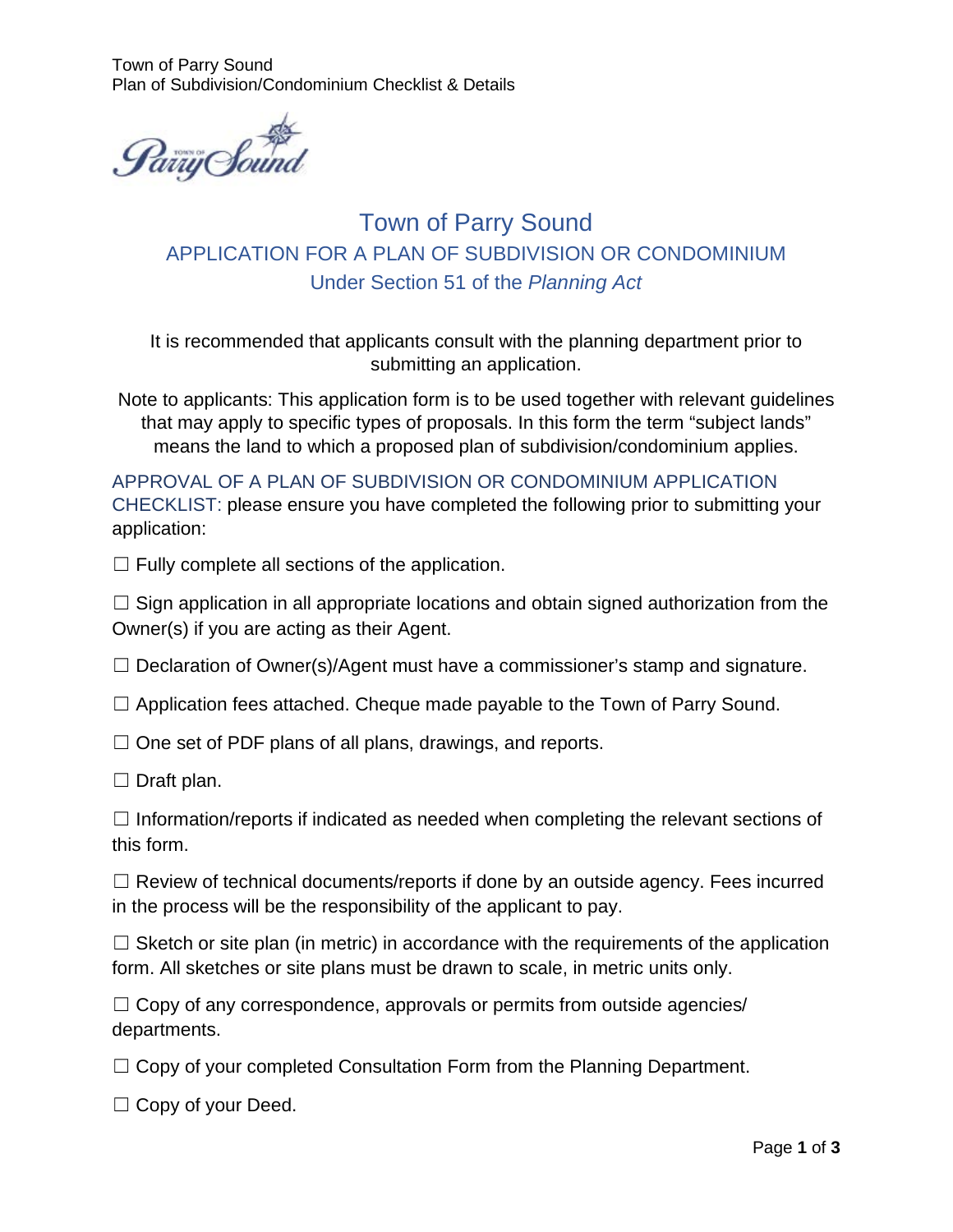#### Town of Parry Sound Plan of Subdivision/Condominium Checklist & Details

### Completeness of the application:

Fully complete all sections of the application. The application must be provided with the appropriate fee and draft plan. If the application, including the draft plan and fee are not provided, the Town will return the application or refuse to further consider the application.

The application form also sets out other information (e.g. technical information or reports) that will assist the Town of Parry Sound and others in their planning evaluation of the development proposal. To ensure that quickest and most complete review, this information should be submitted at the time of the application. In the absence of this information, it may not be possible to do a complete review within the legislated time frame for making a decision. As a result, the application may be refused.

### Town Procedures:

A sign will be posed that is clearly visible, approximately 14" x 18" bearing your name, your application number, lot and concession number, and the plan number, on the main access side of your property, preferably where your driveway accesses onto the town road.

Council members and/or town staff may conduct site inspections of your lands. By submitting this application, you are authorizing the Town to access your lands for the purposes of conducting the required site inspection. Please be advised that where access is by water or by summer maintained municipal road, or by private road, the consideration of the application may be delayed during the winter until such time as safe access can be obtained to the lands.

You may be required to submit a copy of the deed for the subject land. If access is provided by private road/right of way from a municipal road, attach a copy of the deed indicating if the access is registered on title.

Your application will not be processed until it is complete. A complete application will be determined in accordance with the requirements of the Planning Act, the Provincial Policy Statement, and the Town of Parry Sound Official Plan. Please be advised that technical and supporting studies submitted as part of a complete application may be required to be peer reviewed. If a Peer Review is required, the cost will be at the expense of the applicant in accordance with policies of the Official Plan. The Planning Department will obtain prior authorization to proceed with the peer review from the applicant. To expedite the processing of your application please ensure it is complete upon submission. Incomplete applications will be returned for you to attend to the identified submission deficiencies. We will not hold incomplete applications in our office.

If you require additional assistance regarding this application, please contact the planning department at: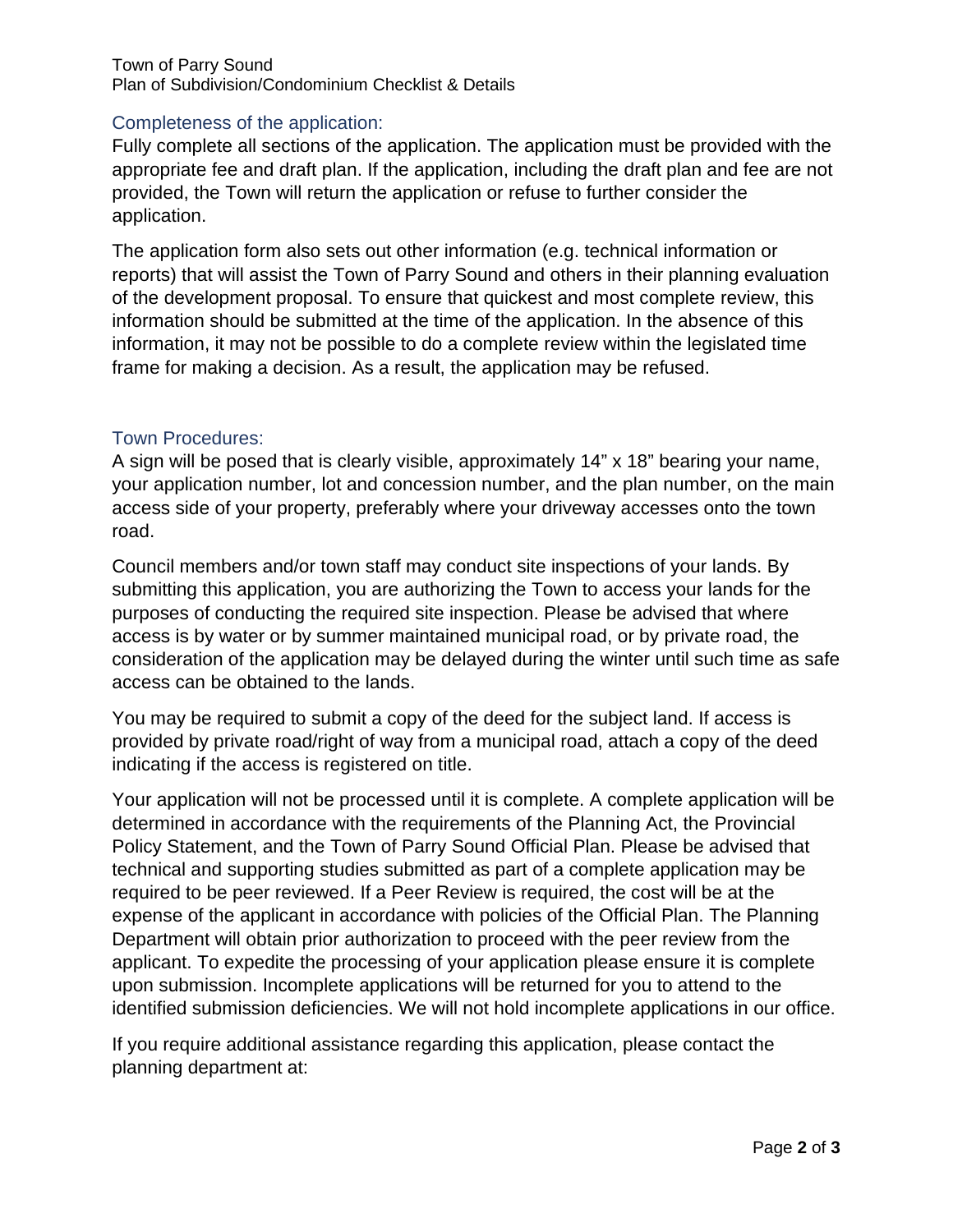Town of Parry Sound Plan of Subdivision/Condominium Checklist & Details

> Town of Parry Sound. 52 Seguin Street, Parry Sound, On, P2A 1B4 (t) 705-746-2101 (f) 705-746-7461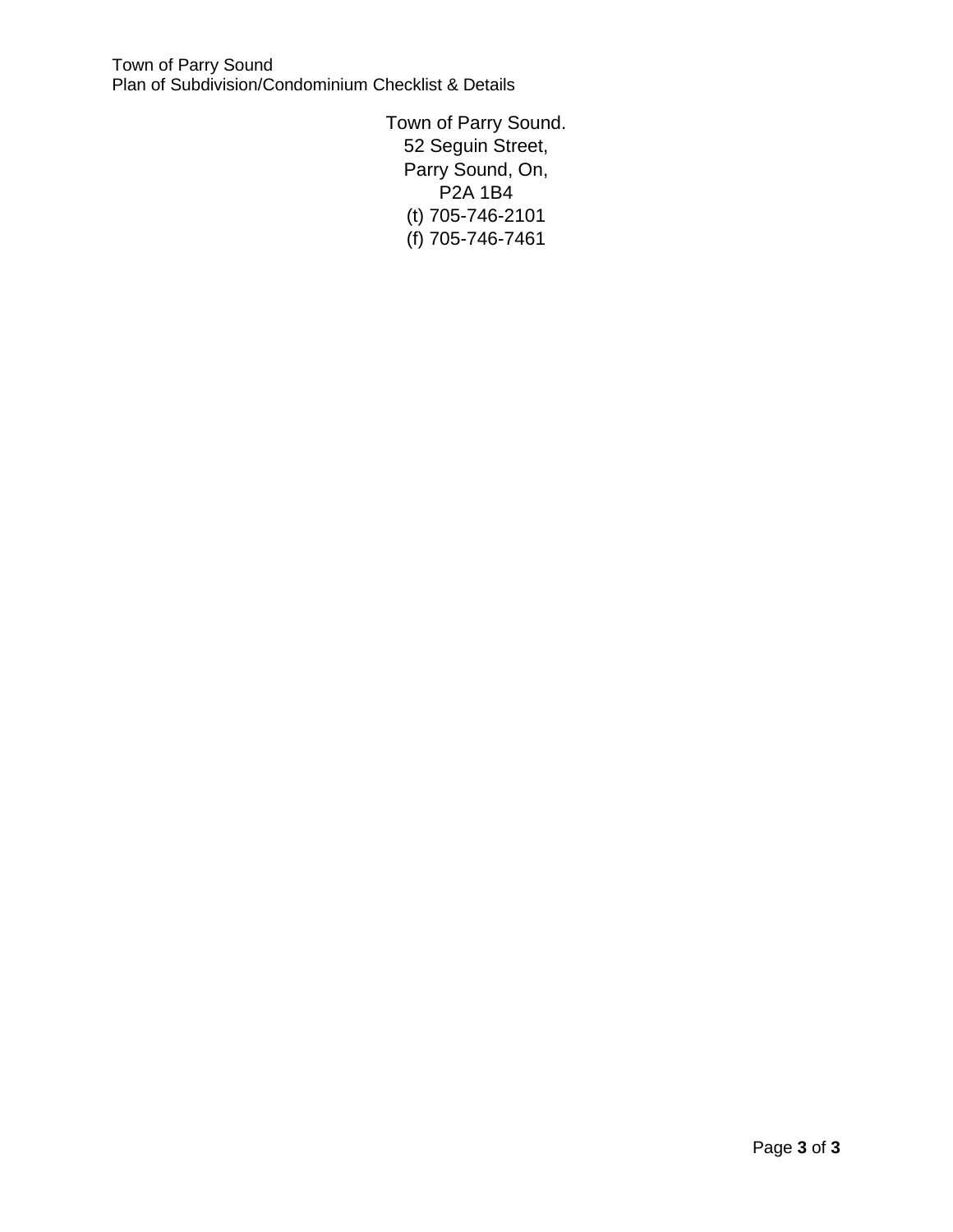Town of Parry Sound Plan of Subdivision/Condominium Application



# Town of Parry Sound APPLICATION FOR APPROVAL OF A PLAN OF SUBDIVISION OR **CONDOMINIUM**

| <b>OFFICE USE ONLY</b>       | Date Received: |  |
|------------------------------|----------------|--|
| <b>Application Number:</b>   | CON-           |  |
| File Name:                   |                |  |
| <b>Civic Address</b>         |                |  |
| <b>Roll Number</b>           |                |  |
| <b>Application Complete:</b> | Fee Received:  |  |
| $\Box$ Yes                   | $\Box$ Yes     |  |
| $\Box$ No                    | $\Box$ No      |  |
|                              |                |  |

| <b>ROLL NUMBER: 4932-</b> |  |  |
|---------------------------|--|--|
|                           |  |  |

| Did you pre-consult with the Planning Department? $\Box$ Yes | $\Box$ No |
|--------------------------------------------------------------|-----------|
|--------------------------------------------------------------|-----------|

Please submit a copy of your completed "Pre-Consultation Form"

| Pre-consultation date: |  |
|------------------------|--|
|------------------------|--|

1. **CONTACT INFORMATION:** All communication will be directed to the Primary Contact only. Copies of correspondence will be sent to all parties and filed according to Town procedure.

**Primary Contact: \_\_\_\_\_\_\_\_\_\_\_\_\_\_\_\_\_\_\_\_\_\_\_\_\_\_\_\_**

**a) Registered Owner(s): \_\_\_\_\_\_\_\_\_\_\_\_\_\_\_\_\_\_\_\_\_\_\_\_\_\_\_\_\_\_\_\_\_\_\_\_\_\_\_\_\_\_\_\_\_** 

(List all owners and contact information if multiple exist)

| Phone: _________________________ |  |
|----------------------------------|--|
|                                  |  |
|                                  |  |

**Mailing Address: \_\_\_\_\_\_\_\_\_\_\_\_\_\_\_\_\_\_\_\_\_\_\_\_\_\_\_\_\_\_\_\_\_\_\_\_\_\_\_\_\_\_\_\_\_\_\_\_\_**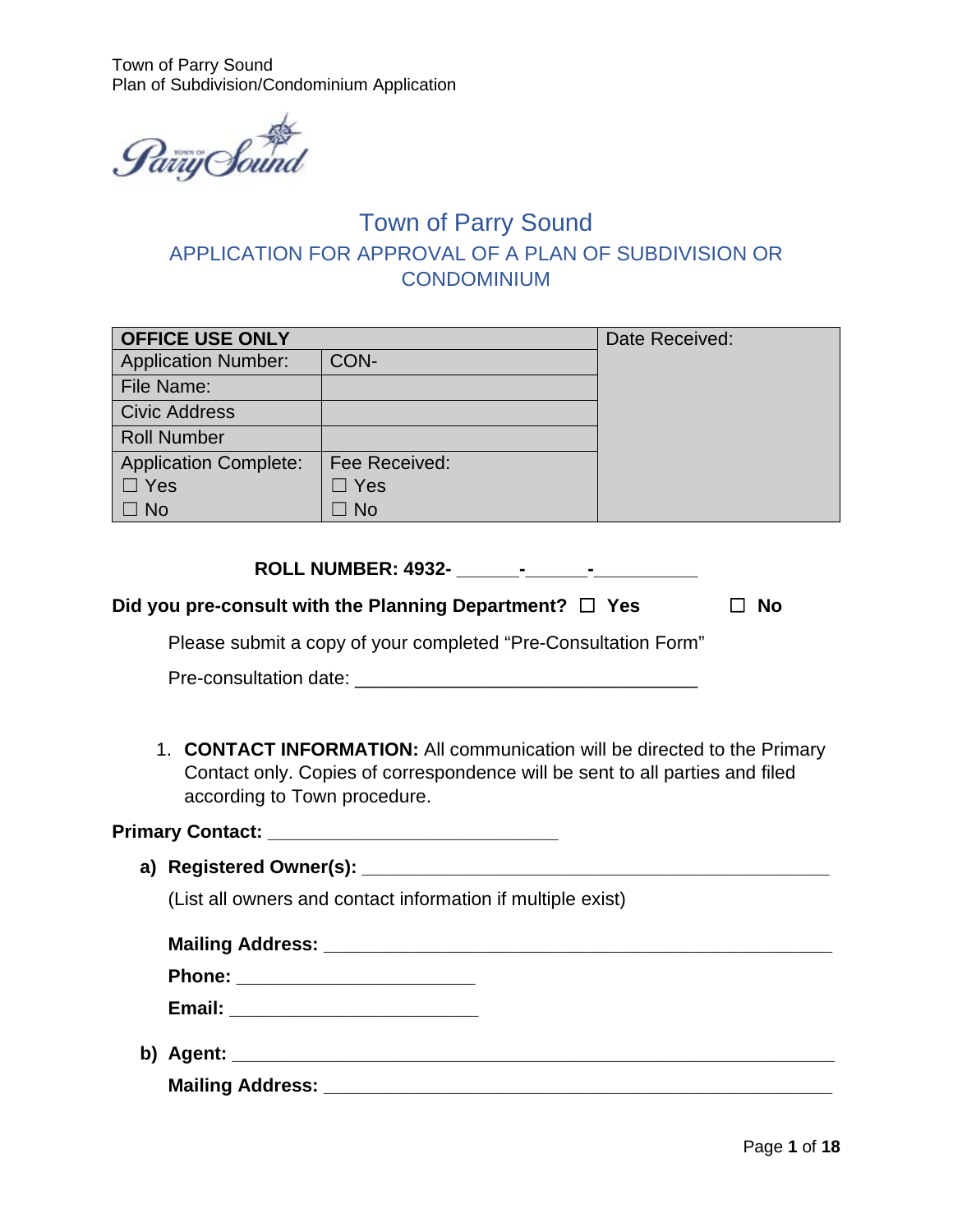Town of Parry Sound<br>Plan of Subdivision/Condominium Application

| Phone: 2008 2010 2010 2010 2010 2011 2021 2022 2023 2024 2022 2023 2024 2022 2023 2024 2022 2023 2024 2025 20 |                                                                             |
|---------------------------------------------------------------------------------------------------------------|-----------------------------------------------------------------------------|
|                                                                                                               |                                                                             |
|                                                                                                               |                                                                             |
|                                                                                                               |                                                                             |
|                                                                                                               |                                                                             |
|                                                                                                               |                                                                             |
| f)                                                                                                            |                                                                             |
|                                                                                                               |                                                                             |
|                                                                                                               |                                                                             |
|                                                                                                               |                                                                             |
|                                                                                                               |                                                                             |
|                                                                                                               |                                                                             |
| 2. DESCRIPTION OF SUBJECT LANDS                                                                               |                                                                             |
| a. Concessions(s):                                                                                            |                                                                             |
|                                                                                                               |                                                                             |
|                                                                                                               | c. Registered Plan No: _____________________ Lot(s)/Block(s): __________    |
|                                                                                                               |                                                                             |
|                                                                                                               | e. Geographic Township (former municipality): _____________________________ |
| f.                                                                                                            |                                                                             |
| g. Dimensions of subject lands:                                                                               |                                                                             |
| Frontage (m)_________________________                                                                         |                                                                             |
|                                                                                                               |                                                                             |
| Area (ha) __________________________                                                                          |                                                                             |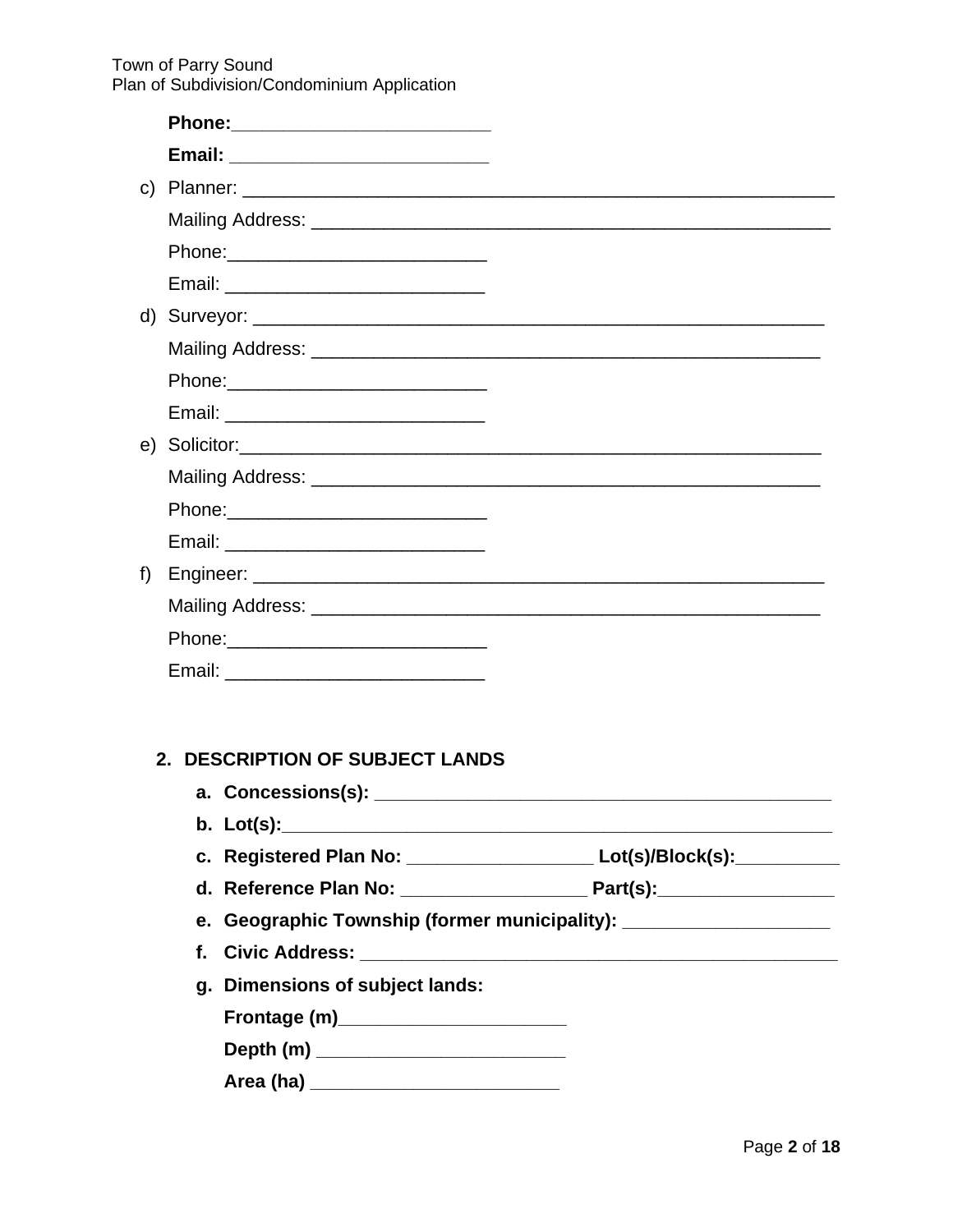|            | The subject land has been the subject of a Minister's Zoning Order:                                                                    |
|------------|----------------------------------------------------------------------------------------------------------------------------------------|
| $\Box$ Yes | $\Box$ No                                                                                                                              |
|            | If yes, indicate the Ontario Regulation Number: ________________________________                                                       |
|            | File Number: ____________________ Status of application: __________________                                                            |
|            | k. Are there any easements or rights-of-way affecting the subject                                                                      |
| lands?     |                                                                                                                                        |
| $\Box$ Yes | $\Box$ No                                                                                                                              |
|            | If yes, indicate and describe the purpose of the easement or right of                                                                  |
|            | Is the subject land within an area where zoning with conditions                                                                        |
| apply:     |                                                                                                                                        |
| $\Box$ Yes | $\Box$ No                                                                                                                              |
|            | If yes, please attach an explanation of how the application conforms                                                                   |
|            | to the Official Plan policies related to the zoning with conditions.                                                                   |
|            | m. The subject land is within an area where the municipality has pre-<br>determined the minimum and maximum density requirement or the |
|            | minimum and maximum height requirements:                                                                                               |
|            |                                                                                                                                        |
| $\Box$ Yes | $\Box$ No                                                                                                                              |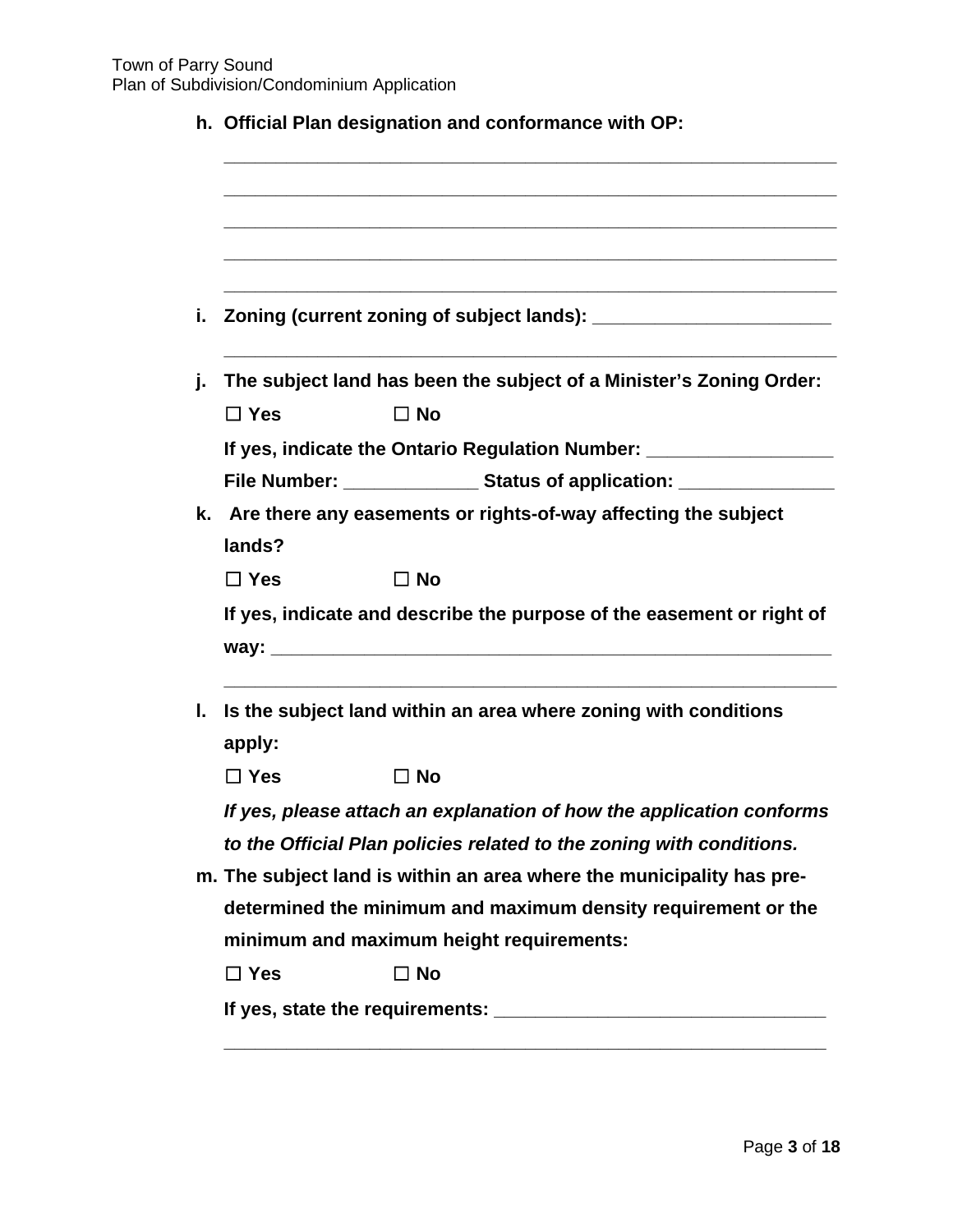**n. The subject land is within an area of land designated under any provincial plan or plans:**

| $\Box$ Yes                                                            | ⊟ No∶ |  |  |  |  |
|-----------------------------------------------------------------------|-------|--|--|--|--|
| If yes, does the application conform to or does not conflict with the |       |  |  |  |  |
| applicable provincial plan or plans:                                  |       |  |  |  |  |

☐ **Yes** ☐ **No**

# **3. EXISTING AND PROPOSED USES**

a. Date the subject land was acquired by the current owner:

\_\_\_\_\_\_\_\_\_\_\_\_\_\_\_\_\_\_\_\_\_\_\_\_\_\_\_\_\_\_\_\_\_\_\_\_\_\_\_\_\_\_\_\_\_\_\_\_\_\_\_\_\_\_\_\_\_\_\_

- b. Current and existing use of the subject land:
- c. Length of time that the existing uses have continued: \_\_\_\_\_\_\_\_\_\_\_\_\_\_\_\_\_\_\_\_\_\_\_
- **d. Indicate whether this application is for approval of:**

# ☐ **Plan of Subdivision** ☐ **Condominium Description**

- e. Indicate the type of condominium proposed:
	- □ Standard
	- $\Box$  Amalgamations
	- ☐ Vacant Land
	- ☐ Phased
	- □ Common Elements
	- ☐ Leasehold

## *Requirements and Information specific to each type of condominium apart from the standard condominium:*

Amalgamations: (where two or more corporations may amalgamate.) include the following with your application: a plan showing the relationship of the condominiums to be amalgamated; the ministry file numbers; the approval dates; and any other relevant information.

Vacant Land: (condominium in which each owner may decide what type of structure, if any, will be built on his or her lot.) this kind of development may, for example, be suitable for a mobile home development. Include information on the proposed servicing and the status of required permits, etc.

Phased: (condominium development which will allow a single condominium to be built in phases.) include a summary outline of the number of units and common elements to be developed in each specific phase and any common elements that would be available in subsequent phases.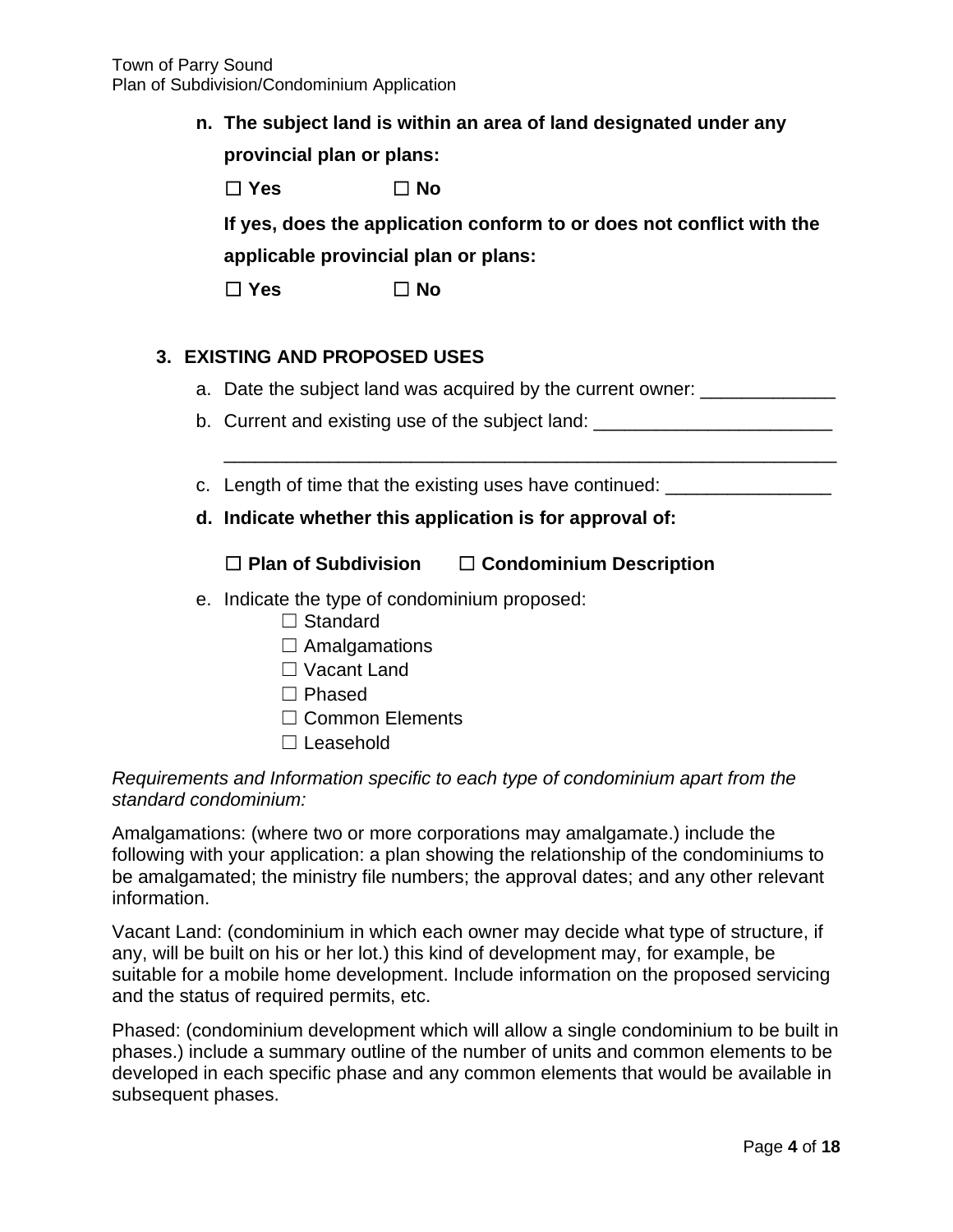Common Elements: (condominium with the following features: the common elements are defined the land is not divided into units; the homes could be freehold; facilities such as recreational centre or roads and sewers could be common elements.) Include a map showing the freehold properties outside the specific condominium site. Identify common elements and property ownerships.

Leasehold: (condominium where the initial term of the lease of the land must be from 40-99 years and the leasehold unit owner could sell the unit without the consent of the landlord.) On a separate page, provide information on what happens at the end of the lease period. Include Dates.

f. What are the adjacent land uses:

| To the north: |  |
|---------------|--|
| To the south: |  |
| To the west:  |  |

To the east:  $\blacksquare$ 

**g. Proposed uses of the subject land:** 

| <b>Proposed Land Use</b> |                      | # of Units<br>or<br><b>Dwellings</b> | # of<br>Lots<br>and/or<br><b>Blocks</b><br>on the<br>draft<br>plan | Area<br>(ha.) | <b>Density</b><br>(units/dwellings<br>per ha.) | # of<br><b>Parking</b><br><b>Spaces</b> |
|--------------------------|----------------------|--------------------------------------|--------------------------------------------------------------------|---------------|------------------------------------------------|-----------------------------------------|
| Residential              | Detached             |                                      |                                                                    |               |                                                |                                         |
|                          | Semi-<br>detached    |                                      |                                                                    |               |                                                |                                         |
|                          | Multiple<br>attached |                                      |                                                                    |               |                                                |                                         |
|                          | Apartment            |                                      |                                                                    |               |                                                |                                         |
|                          | Mobile<br>Home       |                                      |                                                                    |               |                                                |                                         |
|                          | Other<br>(specify)   |                                      |                                                                    |               |                                                |                                         |
| Commercial               |                      |                                      |                                                                    |               |                                                |                                         |
| Industrial               |                      |                                      |                                                                    |               |                                                |                                         |
| Park, open space         |                      | N/A                                  |                                                                    |               | N/A                                            | N/A                                     |
| Institutional (specify)  |                      |                                      |                                                                    |               |                                                |                                         |
| Roads                    |                      | N/A                                  |                                                                    |               | N/A                                            | N/A                                     |
| Other (specify)          |                      |                                      |                                                                    |               |                                                |                                         |
| <b>Totals</b>            |                      |                                      |                                                                    |               |                                                |                                         |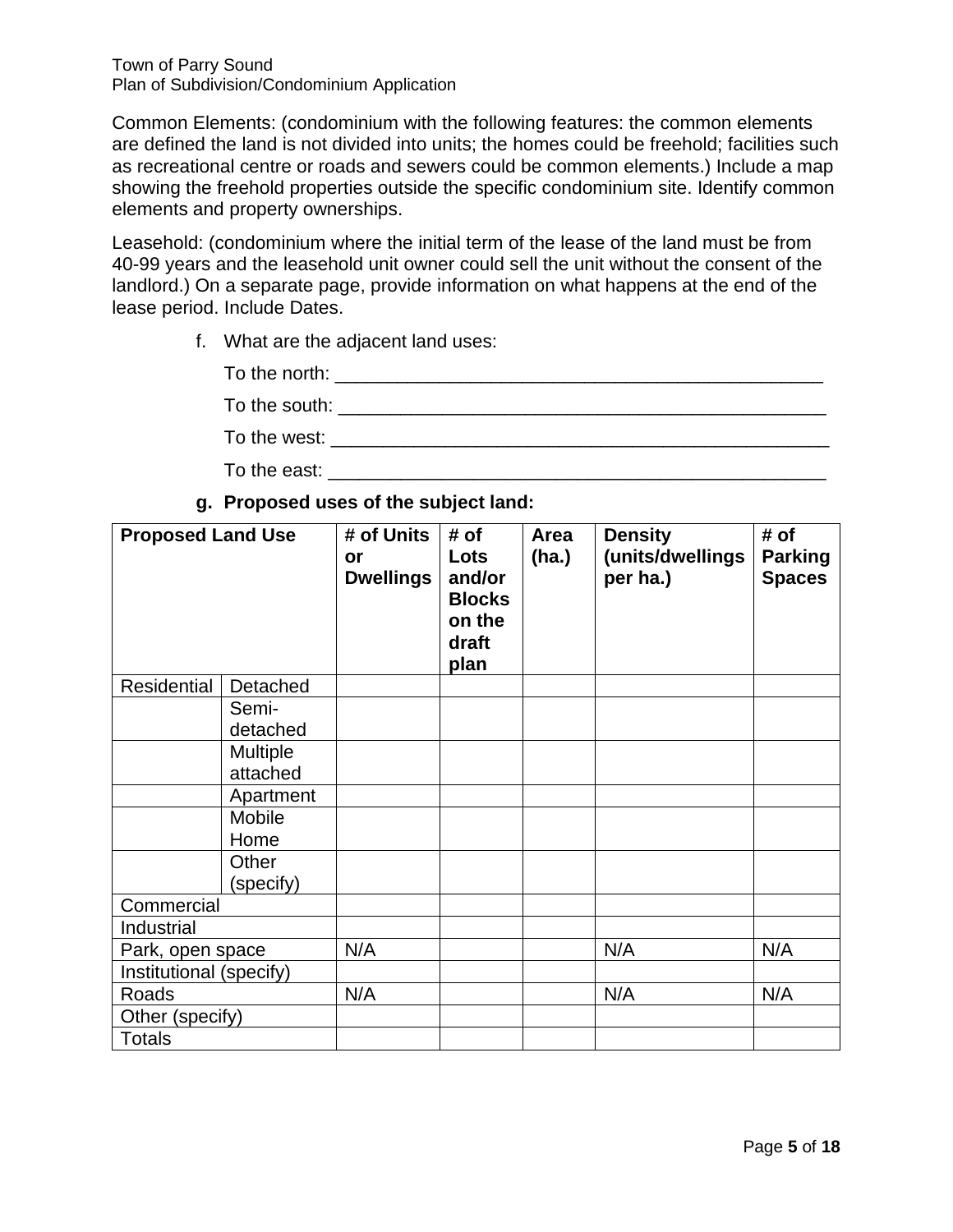| Has there been an industrial or commercial use, or an orchard on the<br>h.<br>subject land or adjacent land? |                                                                                   |           |                                                                            |  |  |
|--------------------------------------------------------------------------------------------------------------|-----------------------------------------------------------------------------------|-----------|----------------------------------------------------------------------------|--|--|
|                                                                                                              |                                                                                   |           |                                                                            |  |  |
|                                                                                                              |                                                                                   |           |                                                                            |  |  |
| j.                                                                                                           | material(s)?                                                                      |           | Has the grading of the subject land been changed by adding earth or other  |  |  |
|                                                                                                              | $\Box$ Yes                                                                        | $\Box$ No | $\Box$ Unknown                                                             |  |  |
| j.                                                                                                           | time?                                                                             |           | Has a gas station been located on the subject land or adjacent land at any |  |  |
|                                                                                                              | $\Box$ Yes                                                                        | $\Box$ No | $\Box$ Unknown                                                             |  |  |
| k.                                                                                                           |                                                                                   |           | Has there been petroleum or other fuel stored on the subject land or       |  |  |
|                                                                                                              | adjacent land?                                                                    |           |                                                                            |  |  |
|                                                                                                              | $\Box$ Yes                                                                        | $\Box$ No | $\Box$ Unknown                                                             |  |  |
| $\mathbf{L}$                                                                                                 |                                                                                   |           | Is there reason to believe the subject land may have been contaminated     |  |  |
|                                                                                                              | by former uses on the site or adjacent site?                                      |           |                                                                            |  |  |
|                                                                                                              | $\Box$ Yes                                                                        | $\Box$ No | $\Box$ Unknown                                                             |  |  |
|                                                                                                              |                                                                                   |           | m. What information did you use to determine the answers to the above      |  |  |
|                                                                                                              |                                                                                   |           |                                                                            |  |  |
|                                                                                                              |                                                                                   |           |                                                                            |  |  |
|                                                                                                              | n. If yes to any 3.h, 3.i, 3.j, 3.k, or 3.l, an inventory of previous uses of the |           |                                                                            |  |  |
|                                                                                                              | subject land or, if appropriate, of the adjacent land(s), is needed.              |           |                                                                            |  |  |
|                                                                                                              |                                                                                   |           | Is the inventory of previous uses attached?                                |  |  |
|                                                                                                              | $\Box$ Yes                                                                        | $\Box$ No |                                                                            |  |  |
|                                                                                                              |                                                                                   |           |                                                                            |  |  |

\_\_\_\_\_\_\_\_\_\_\_\_\_\_\_\_\_\_\_\_\_\_\_\_\_\_\_\_\_\_\_\_\_\_\_\_\_\_\_\_\_\_\_\_\_\_\_\_\_\_\_\_\_\_\_\_\_\_\_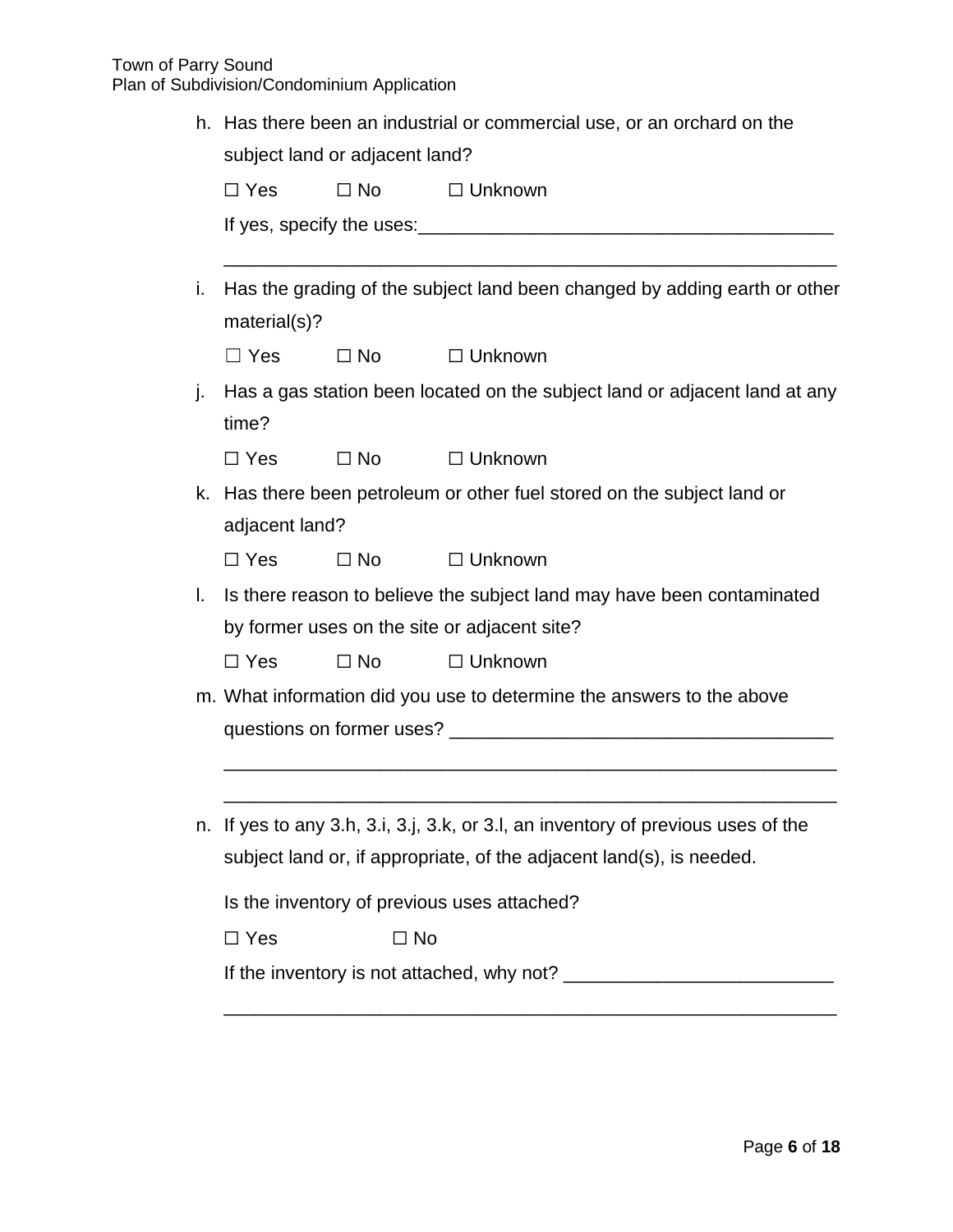|                                                                    | o. If yes to 3.h, 3.i, 3.j, 3.k, 3.l, or 3.m, was an Environmental Site<br>Assessment (ESA) conducted under the Environmental Assessment Act<br>or has a Record of Site Condition (RSC) been filed? |                                                                    |        |                                                                           |  |
|--------------------------------------------------------------------|-----------------------------------------------------------------------------------------------------------------------------------------------------------------------------------------------------|--------------------------------------------------------------------|--------|---------------------------------------------------------------------------|--|
|                                                                    | $\Box$ Yes                                                                                                                                                                                          | $\Box$ No                                                          |        |                                                                           |  |
|                                                                    |                                                                                                                                                                                                     |                                                                    |        | If no, why not? Explain on a separate page, if necessary: _______________ |  |
|                                                                    |                                                                                                                                                                                                     |                                                                    |        |                                                                           |  |
|                                                                    |                                                                                                                                                                                                     |                                                                    |        | 4. ADDITIONAL INFORMATION FOR CONDOMINIUM APPLCATIONS ONLY                |  |
|                                                                    |                                                                                                                                                                                                     | a. Has a site plan for the proposed condominium been approved?     |        |                                                                           |  |
|                                                                    | $\Box$ Yes                                                                                                                                                                                          | $\Box$ No                                                          |        |                                                                           |  |
|                                                                    |                                                                                                                                                                                                     | b. Has a site plan agreement been entered into?                    |        |                                                                           |  |
|                                                                    | $\Box$ Yes                                                                                                                                                                                          | $\square$ No                                                       |        |                                                                           |  |
| c. Has a building permit for the proposed condominium been issued? |                                                                                                                                                                                                     |                                                                    |        |                                                                           |  |
|                                                                    | $\Box$ Yes                                                                                                                                                                                          | $\square$ No                                                       |        |                                                                           |  |
|                                                                    |                                                                                                                                                                                                     | d. Has construction of the development started?                    |        |                                                                           |  |
|                                                                    | $\Box$ Yes                                                                                                                                                                                          | $\square$ No                                                       |        |                                                                           |  |
|                                                                    |                                                                                                                                                                                                     | e. If construction is completed, indicate the date of completion:  |        |                                                                           |  |
| f.                                                                 |                                                                                                                                                                                                     | Is the building currently occupied?                                |        |                                                                           |  |
|                                                                    | $\square$ Yes                                                                                                                                                                                       | $\square$ No                                                       |        |                                                                           |  |
|                                                                    | <b>5. OTHER APPLICATIONS</b>                                                                                                                                                                        |                                                                    |        |                                                                           |  |
|                                                                    |                                                                                                                                                                                                     | a. Indicate if the subject land is the subject to any applications |        |                                                                           |  |
| currently under the Planning Act:                                  |                                                                                                                                                                                                     |                                                                    |        |                                                                           |  |
| <b>Application</b>                                                 |                                                                                                                                                                                                     |                                                                    | File # | <b>Status</b>                                                             |  |

| <b>Application</b>                     | File # | <b>Status</b> |
|----------------------------------------|--------|---------------|
| <b>Plan of Subdivision/Condominium</b> |        |               |
| <b>Consent (Section 53)</b>            |        |               |
| <b>Minor Variance (Section 54)</b>     |        |               |
| <b>Zoning By-law (Section 34)</b>      |        |               |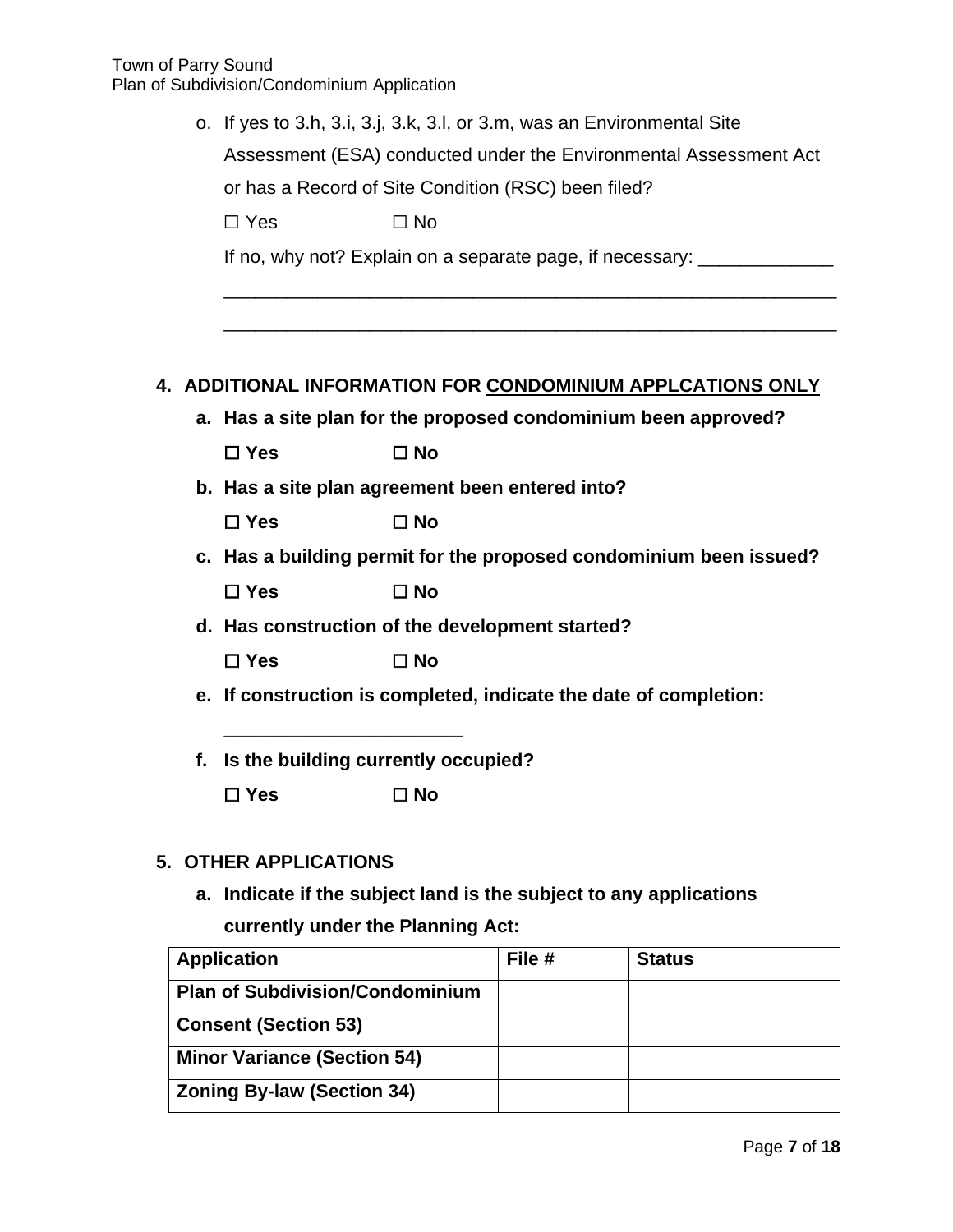| <sup>1</sup> Official Plan (Section 22) |  |
|-----------------------------------------|--|
| Site Plan (Section 41)                  |  |

## **6. PROVINCIAL POLICY**

**a. Explain how the application is consistent with the Provincial Policy Statement issued under subsection 3 (1) of the Planning Act.** 

**\_\_\_\_\_\_\_\_\_\_\_\_\_\_\_\_\_\_\_\_\_\_\_\_\_\_\_\_\_\_\_\_\_\_\_\_\_\_\_\_\_\_\_\_\_\_\_\_\_\_\_\_\_\_\_\_\_\_\_\_\_** 

**\_\_\_\_\_\_\_\_\_\_\_\_\_\_\_\_\_\_\_\_\_\_\_\_\_\_\_\_\_\_\_\_\_\_\_\_\_\_\_\_\_\_\_\_\_\_\_\_\_\_\_\_\_\_\_\_\_\_\_\_\_\_**

**\_\_\_\_\_\_\_\_\_\_\_\_\_\_\_\_\_\_\_\_\_\_\_\_\_\_\_\_\_\_\_\_\_\_\_\_\_\_\_\_\_\_\_\_\_\_\_\_\_\_\_\_\_\_\_\_\_\_\_\_\_\_**

# **b. Significant Features Checklist**

| <b>Use of Feature</b>                                                              | On<br><b>Subject</b><br>Land | Within 500<br>metres of<br>the subject<br>land:<br>please<br>indicate<br>distance | <b>Potential Information Needs</b>                                                                                                                                      |
|------------------------------------------------------------------------------------|------------------------------|-----------------------------------------------------------------------------------|-------------------------------------------------------------------------------------------------------------------------------------------------------------------------|
| Non-farm development<br>near designated urban<br>areas or rural settlement<br>area |                              |                                                                                   | Demonstrate sufficient need<br>within 20-year projections and<br>that proposed development will<br>not hinder efficient expansion of<br>urban or rural settlement areas |
| Class 1 Industry<br>(footnote 1)                                                   |                              |                                                                                   | Assess development for<br>residential and other sensitive<br>uses within 70 metres                                                                                      |
| Class 2 Industry<br>(footnote 2)                                                   |                              |                                                                                   | Assess development for<br>residential and other sensitive<br>uses within 300 metres                                                                                     |
| Class 3 Industry<br>(footnote 3)                                                   |                              |                                                                                   | Assess development for<br>residential and other sensitive<br>uses within 1000 metres                                                                                    |
| <b>Land Fill Site</b>                                                              |                              |                                                                                   | Address possible leachate,<br>odour, vermin and other impacts                                                                                                           |
| Sewage Treatment Plan                                                              |                              |                                                                                   | Assess the need for a feasibility<br>study for residential and other<br>sensitive land uses                                                                             |
| <b>Waste Stabilization</b><br>pond                                                 |                              |                                                                                   | Assess the need for a feasibility<br>study for residential and other<br>sensitive land uses                                                                             |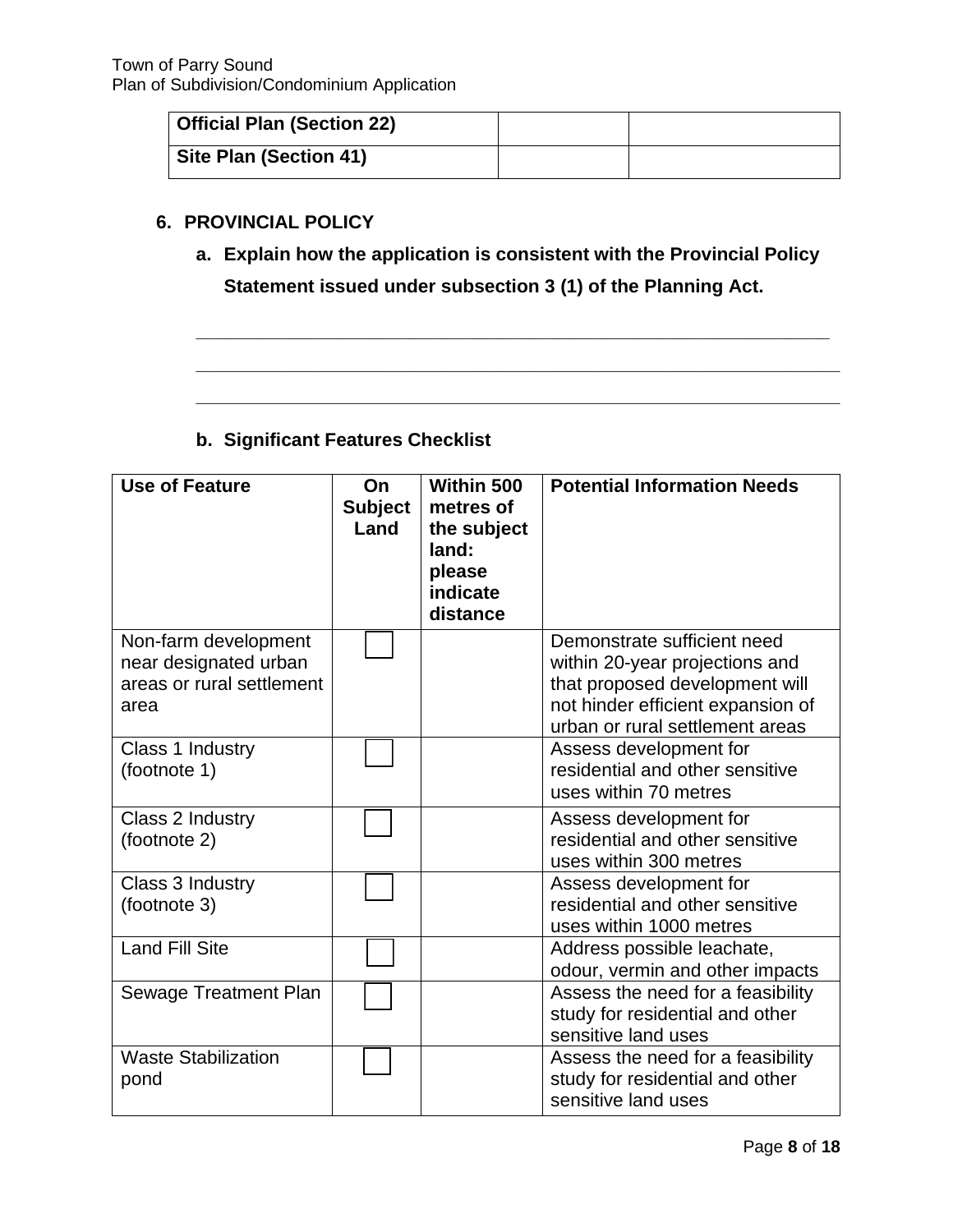#### Town of Parry Sound Plan of Subdivision/Condominium Application

| Active railway line                                                                                                                                                   | Evaluate impacts within 100<br>metres                                                                                                                                                           |
|-----------------------------------------------------------------------------------------------------------------------------------------------------------------------|-------------------------------------------------------------------------------------------------------------------------------------------------------------------------------------------------|
| <b>Controlled access</b><br>highways or freeways,<br>including designated<br>future ones                                                                              | Evaluate impacts within 100<br>metres                                                                                                                                                           |
| <b>Electric transformer</b><br>station                                                                                                                                | Determine possible impacts<br>within 200 metres                                                                                                                                                 |
| High voltage electric<br>transmission line                                                                                                                            | Consult the appropriate electric<br>power services                                                                                                                                              |
| <b>Transportation and</b><br>infrastructure corridors                                                                                                                 | Will the corridor be protected?                                                                                                                                                                 |
| Agricultural operations                                                                                                                                               | Development to comply with the<br><b>Minimum Distance Separation</b><br>Formulae                                                                                                                |
| Existing pits and<br>quarries                                                                                                                                         | Will development hinder<br>continued operation or<br>expansion?                                                                                                                                 |
| Significant wetlands in<br>the Canadian Shield                                                                                                                        | Demonstrate no negative impacts                                                                                                                                                                 |
| Significant portions of<br>habitat of endangered<br>and threatened species                                                                                            | Development in not permitted                                                                                                                                                                    |
| Significant: fish habitat,<br>woodland south and<br>east of the Canadian<br>Shield, valley lands,<br>areas of natural and<br>scientific interest,<br>wildlife habitat | Demonstrate no negative impacts                                                                                                                                                                 |
| Sensitive groundwater<br>recharge areas,<br>headwaters, and<br>aquifers                                                                                               | Demonstrate that groundwater<br>recharge areas, head-waters and<br>aquifers will be protected                                                                                                   |
| Significant built heritage<br>resources and cultural<br>heritage landscapes                                                                                           | Development should conserve<br>significant built heritage<br>resources and cultural heritage<br>landscapes                                                                                      |
| Significant<br>archaeological<br>resources                                                                                                                            | Assess development proposed in<br>areas of medium and high<br>potential for significant<br>archaeological resources. These<br>sources are to be studied and<br>preserved, or where appropriate, |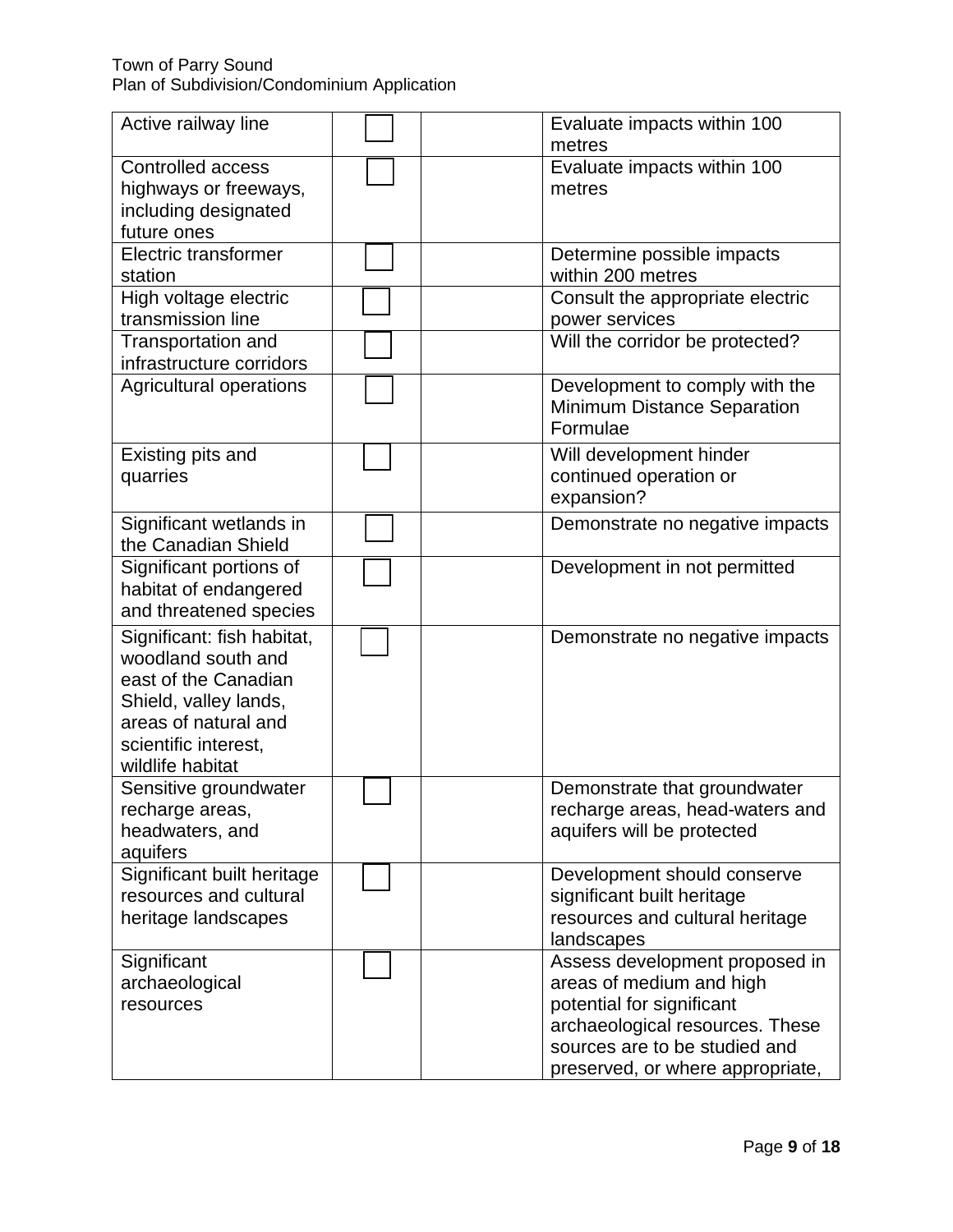|                                                                                                 |  |  | removed, catalogued, and                                                     |
|-------------------------------------------------------------------------------------------------|--|--|------------------------------------------------------------------------------|
|                                                                                                 |  |  | analyzed, prior to development                                               |
| <b>Erosion hazards</b>                                                                          |  |  | Determine feasibility within the                                             |
|                                                                                                 |  |  | 1:100 year erosion limits of                                                 |
|                                                                                                 |  |  | ravines, river valleys and streams                                           |
| Floodplains                                                                                     |  |  | Where one-zone flood plain                                                   |
|                                                                                                 |  |  | management is in effect,                                                     |
|                                                                                                 |  |  | development is not permitted                                                 |
|                                                                                                 |  |  | within the floor plain                                                       |
|                                                                                                 |  |  | Where two zone floor plain                                                   |
|                                                                                                 |  |  | management in in effect,                                                     |
|                                                                                                 |  |  | development is not permitted                                                 |
|                                                                                                 |  |  | within the floodway                                                          |
|                                                                                                 |  |  | Where a Special Policy Area                                                  |
|                                                                                                 |  |  | (SPA) is in effect, development                                              |
|                                                                                                 |  |  | must meet the official plan                                                  |
|                                                                                                 |  |  | policies for the SPA                                                         |
| <b>Hazardous sites</b>                                                                          |  |  | Demonstrate that hazards can be                                              |
| (footnote 4)                                                                                    |  |  | addressed                                                                    |
| <b>Contaminated Sites</b>                                                                       |  |  | Assess an inventory or previous                                              |
|                                                                                                 |  |  | uses in area of possible soil                                                |
|                                                                                                 |  |  | contamination                                                                |
| Footnotes:                                                                                      |  |  |                                                                              |
|                                                                                                 |  |  |                                                                              |
| 1. Class 1 industry - small scale, self-contained plant, no outside storage, low probability of |  |  |                                                                              |
| fugitive emissions and daytime operations only.                                                 |  |  |                                                                              |
|                                                                                                 |  |  | 2. Class 2 industry - medium scale processing and manufacturing with outdoor |
| storage, periodic output of emissions, shift operations and daytime truck traffic.              |  |  |                                                                              |
| 3. Class 3 industry - indicate if within 1000 metres - processing and manufacturing             |  |  |                                                                              |
| with frequent and intense off-site impacts and a high probability of fugitive emissions.        |  |  |                                                                              |
| 4. Hazardous sites - property or lands that could be unsafe for development or                  |  |  |                                                                              |
| alteration due to naturally occurring hazard. These hazards may include unstable                |  |  |                                                                              |
| soils(sensitive marine clays (Leda), organic soils) or unstable bedrock (Karst                  |  |  |                                                                              |
| topography).                                                                                    |  |  |                                                                              |
|                                                                                                 |  |  |                                                                              |

c. **Housing Affordability:** For applications that include permanent housing, complete the Housing Affordability table below. For each housing type and unit size, complete the rest of the row. If lots are to be sold as vacant lots, indicate the lot frontage. Information should be based on the best information available at the time of application. If additional space is needed, attach a separate page.

| <b>Housing Type</b><br># of Units | Unit Size (sq. ft.)<br>and/or Lot<br><b>Frontage</b> | <b>Estimated Selling</b><br><b>Price/Rent</b> |
|-----------------------------------|------------------------------------------------------|-----------------------------------------------|
|-----------------------------------|------------------------------------------------------|-----------------------------------------------|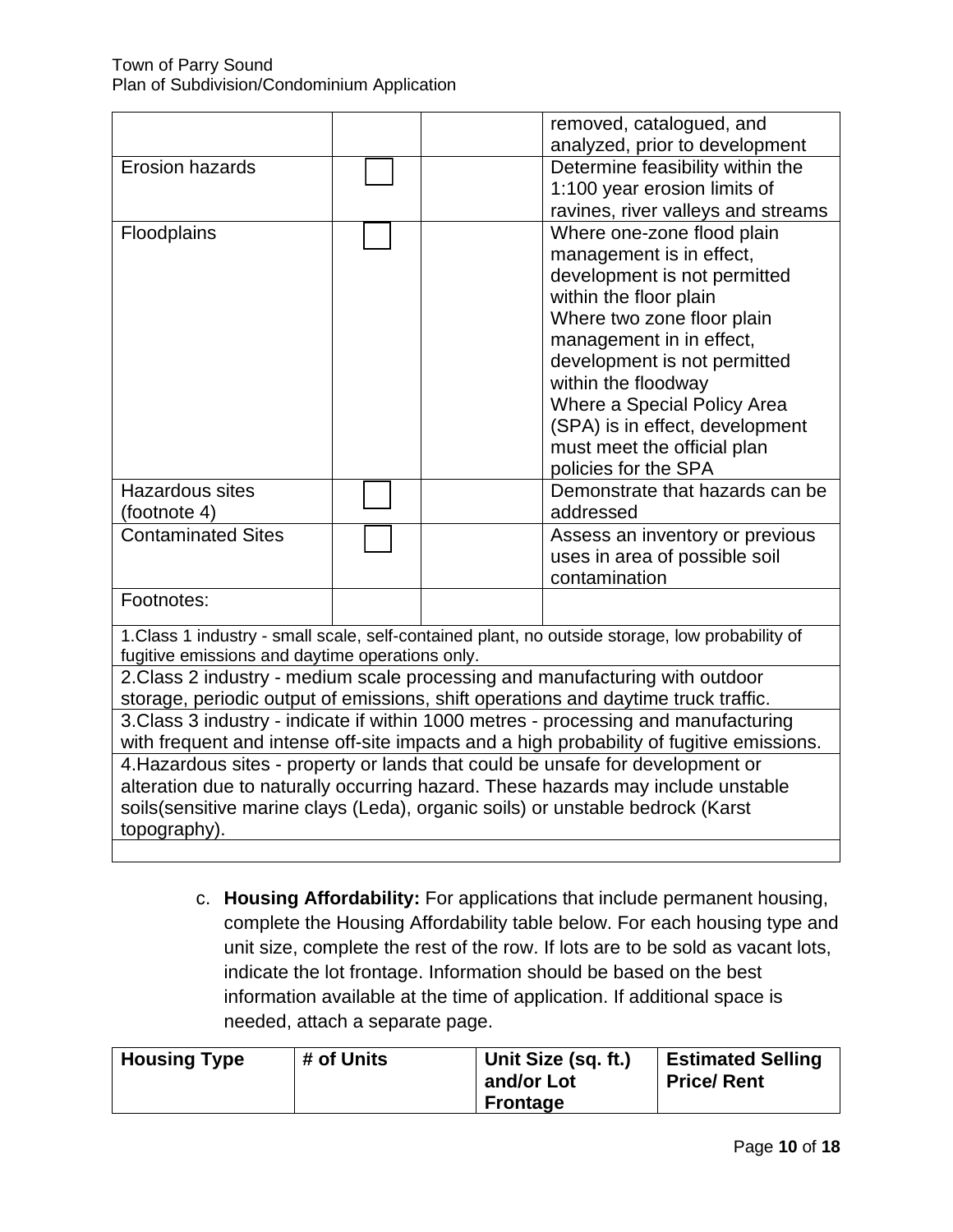| Semi-Detached          |  |  |
|------------------------|--|--|
|                        |  |  |
| Link/ Semi-            |  |  |
| Detached               |  |  |
| Row or Townhouse       |  |  |
|                        |  |  |
| <b>Apartment Block</b> |  |  |
|                        |  |  |
| Other Types or         |  |  |
| <b>Multiples</b>       |  |  |

d. Is there any other information which may relate to the affordability of the proposed housing, or the type of housing needs served by the proposal?

 $\Box$  Yes  $\Box$  No.

If Yes, explain in Section 11 Other Information, or attach on a separate page.

# **7. SERVICES: Indicate in a. below the proposed type of servicing for the subject land.**

### **a. What type of water and sewage disposal are proposed?**

- $\Box$  Municipally owned and operated piped water system
- $\Box$  Municipally owned and operated sanitary sewage system
- ☐ Lake
- □ Communal Well
- ☐ Individual Septic System
- ☐ Communal Septic System
- ☐ Pit Privy
- $\Box$  Other:

**If the plan would permit five or more lots/units on a privately owned and operated individual or communal septic system, or, if more than 4500 litres of effluent would be produced per day as a result of the completed**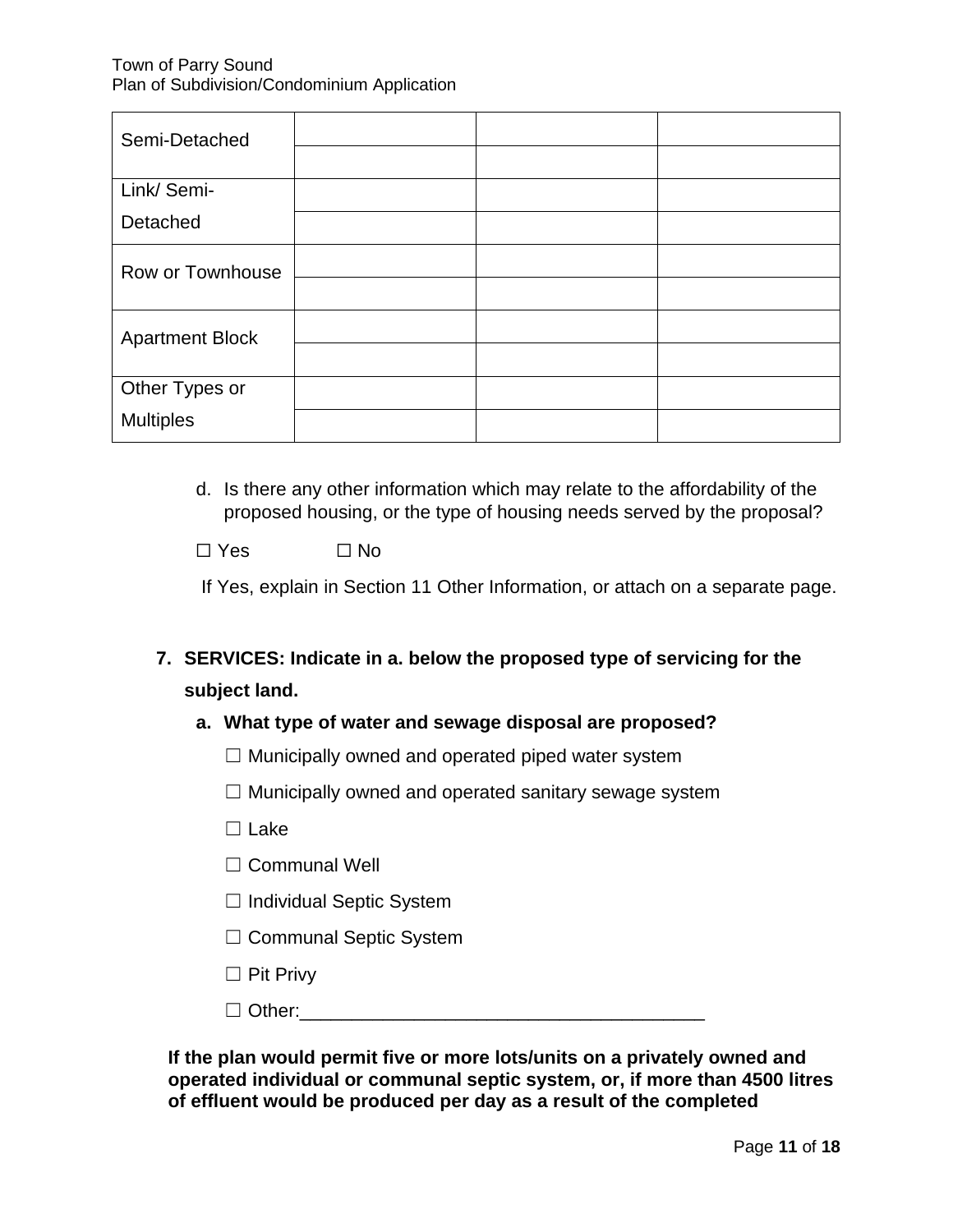**development, the following reports must be submitted to the municipality with this application form.** 

- ☐ **A servicing options report, and**
- ☐ **A hydrogeological report**

**If the plan would permit development of fewer than five lots/ units on privately owned and operated individual or communal septic systems, and 4500 litres of effluent or less would be produced per day as a result of the development being completed, the following report much be submitted to the municipality with this application:** 

☐ **A hydrogeological report.**

## **8. ACCESS: Indicate the proposed access to the subject lands**

- $\Box$  Provincial Highway
- $\Box$  Municipal Road (year round)
- ☐ Municipal Road (seasonal\_
- ☐ Private Road/ Right-of-way
- ☐ Other Road
- ☐ Water

If access if by water only, indicate the parking and docking facilities to be used and the approximate distance of these facilities from the subject land to the nearest public road:

**9. STORMWATER MANAGEMENT/ DRAINAGE:** a stormwater management plan is recommended and should be prepared concurrently with a hydrogeological report for submission with the application. A stormwater

\_\_\_\_\_\_\_\_\_\_\_\_\_\_\_\_\_\_\_\_\_\_\_\_\_\_\_\_\_\_\_\_\_\_\_\_\_\_\_\_\_\_\_\_\_\_\_\_\_\_\_\_\_\_\_\_\_\_\_\_\_\_\_\_\_\_\_\_\_\_

\_\_\_\_\_\_\_\_\_\_\_\_\_\_\_\_\_\_\_\_\_\_\_\_\_\_\_\_\_\_\_\_\_\_\_\_\_\_\_\_\_\_\_\_\_\_\_\_\_\_\_\_\_\_\_\_\_\_\_\_\_\_\_\_\_\_\_\_\_\_

\_\_\_\_\_\_\_\_\_\_\_\_\_\_\_\_\_\_\_\_\_\_\_\_\_\_\_\_\_\_\_\_\_\_\_\_\_\_\_\_\_\_\_\_\_\_\_\_\_\_\_\_\_\_\_\_\_\_\_\_\_\_\_\_\_\_\_\_\_\_

\_\_\_\_\_\_\_\_\_\_\_\_\_\_\_\_\_\_\_\_\_\_\_\_\_\_\_\_\_\_\_\_\_\_\_\_\_\_\_\_\_\_\_\_\_\_\_\_\_\_\_\_\_\_\_\_\_\_\_\_\_\_\_\_\_\_\_\_\_\_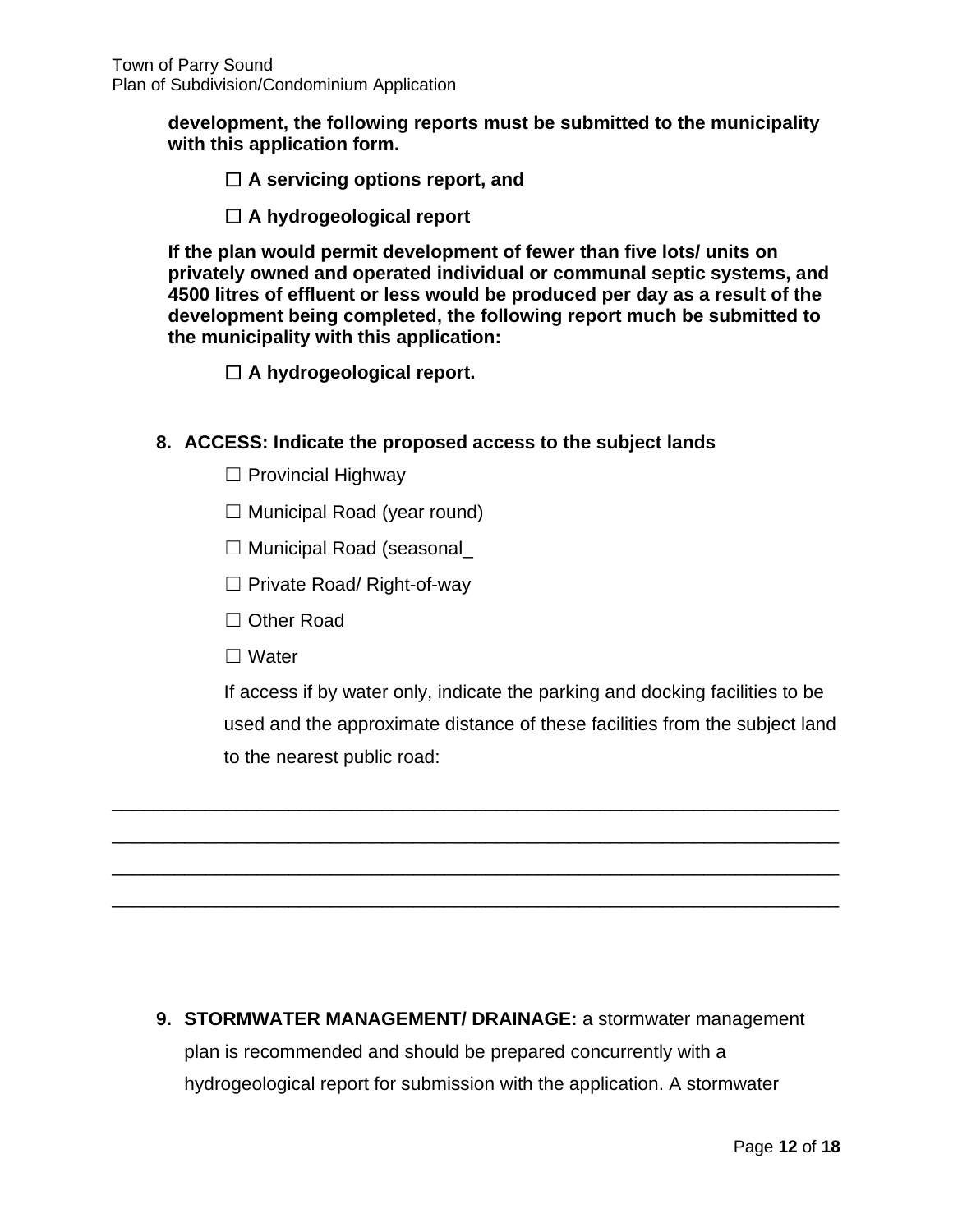management plan may be needed prior to approval of a plan of subdivision or

prior to site plan approval.

## **a. Storm drainage is provided to the subject land by:**

- ☐ Ditches
- □ Swales
- □ Natural
- □ Other
- **b. Is the preliminary Stormwater Management report attached?**

 $\Box$  Yes  $\Box$  No

**10.GARBAGE DISPOSAL:** Identify a garbage disposal plan for the subject land:

**\_\_\_\_\_\_\_\_\_\_\_\_\_\_\_\_\_\_\_\_\_\_\_\_\_\_\_\_\_\_\_\_\_\_\_\_\_\_\_\_\_\_\_\_\_\_\_\_\_\_\_\_\_\_\_\_\_\_\_\_\_\_\_\_\_\_\_** 

**\_\_\_\_\_\_\_\_\_\_\_\_\_\_\_\_\_\_\_\_\_\_\_\_\_\_\_\_\_\_\_\_\_\_\_\_\_\_\_\_\_\_\_\_\_\_\_\_\_\_\_\_\_\_\_\_\_\_\_\_\_\_\_\_\_\_\_** 

**\_\_\_\_\_\_\_\_\_\_\_\_\_\_\_\_\_\_\_\_\_\_\_\_\_\_\_\_\_\_\_\_\_\_\_\_\_\_\_\_\_\_\_\_\_\_\_\_\_\_\_\_\_\_\_\_\_\_\_\_\_\_\_\_\_\_\_**

### **11.OTHER INFORMATION:**

**a.** Is there any other information that may be useful to the Town in reviewing this development (e.g. information relating to housing affordability, requirements and policies in the municipal official plan, or efforts to resolve outstanding objections or concerns by area resident(s), the municipality, other). If so, explain below, or attach a separate page with this information:

\_\_\_\_\_\_\_\_\_\_\_\_\_\_\_\_\_\_\_\_\_\_\_\_\_\_\_\_\_\_\_\_\_\_\_\_\_\_\_\_\_\_\_\_\_\_\_\_\_\_\_\_\_\_\_\_\_\_\_

\_\_\_\_\_\_\_\_\_\_\_\_\_\_\_\_\_\_\_\_\_\_\_\_\_\_\_\_\_\_\_\_\_\_\_\_\_\_\_\_\_\_\_\_\_\_\_\_\_\_\_\_\_\_\_\_\_\_\_

\_\_\_\_\_\_\_\_\_\_\_\_\_\_\_\_\_\_\_\_\_\_\_\_\_\_\_\_\_\_\_\_\_\_\_\_\_\_\_\_\_\_\_\_\_\_\_\_\_\_\_\_\_\_\_\_\_\_\_

\_\_\_\_\_\_\_\_\_\_\_\_\_\_\_\_\_\_\_\_\_\_\_\_\_\_\_\_\_\_\_\_\_\_\_\_\_\_\_\_\_\_\_\_\_\_\_\_\_\_\_\_\_\_\_\_\_\_\_

**b. The original or certified copy of any other information and materials, as required by the official plan of the municipality, must be provided with this application.**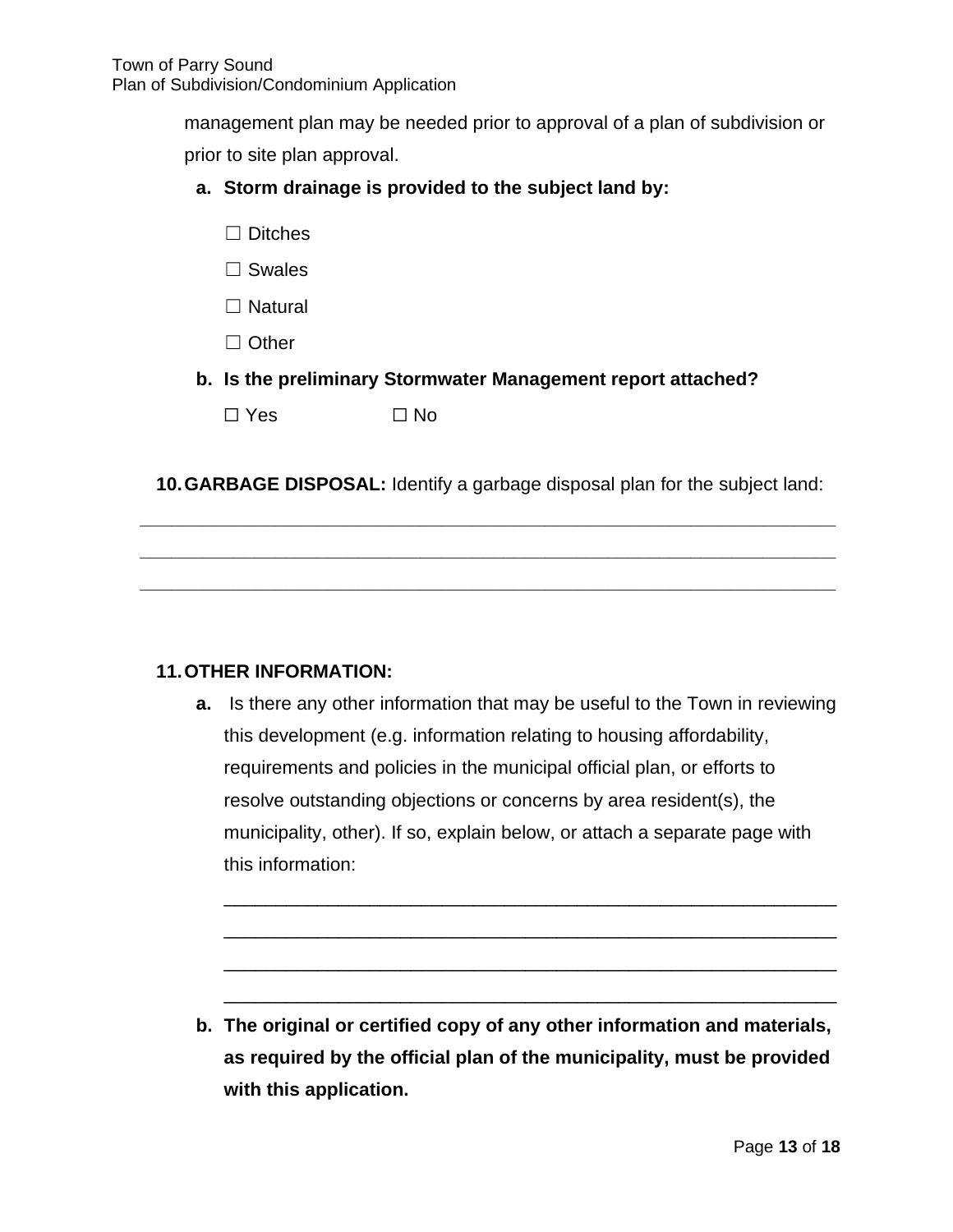# **12. TECHNICAL STUDIES SUBMITTED:** What technical justification studies or

reports have been prepared in support of this application?

| <b>Study Type</b>            | <b>Date Submitted</b> | N/A | <b>Reason</b> |
|------------------------------|-----------------------|-----|---------------|
| Traffic                      |                       |     |               |
| <b>Engineering/Servicing</b> |                       |     |               |
| Hydrogeology                 |                       |     |               |
| Environmental                |                       |     |               |
| Noise Impact                 |                       |     |               |
| Geotechnical                 |                       |     |               |
| Archaeological               |                       |     |               |
| Other                        |                       |     |               |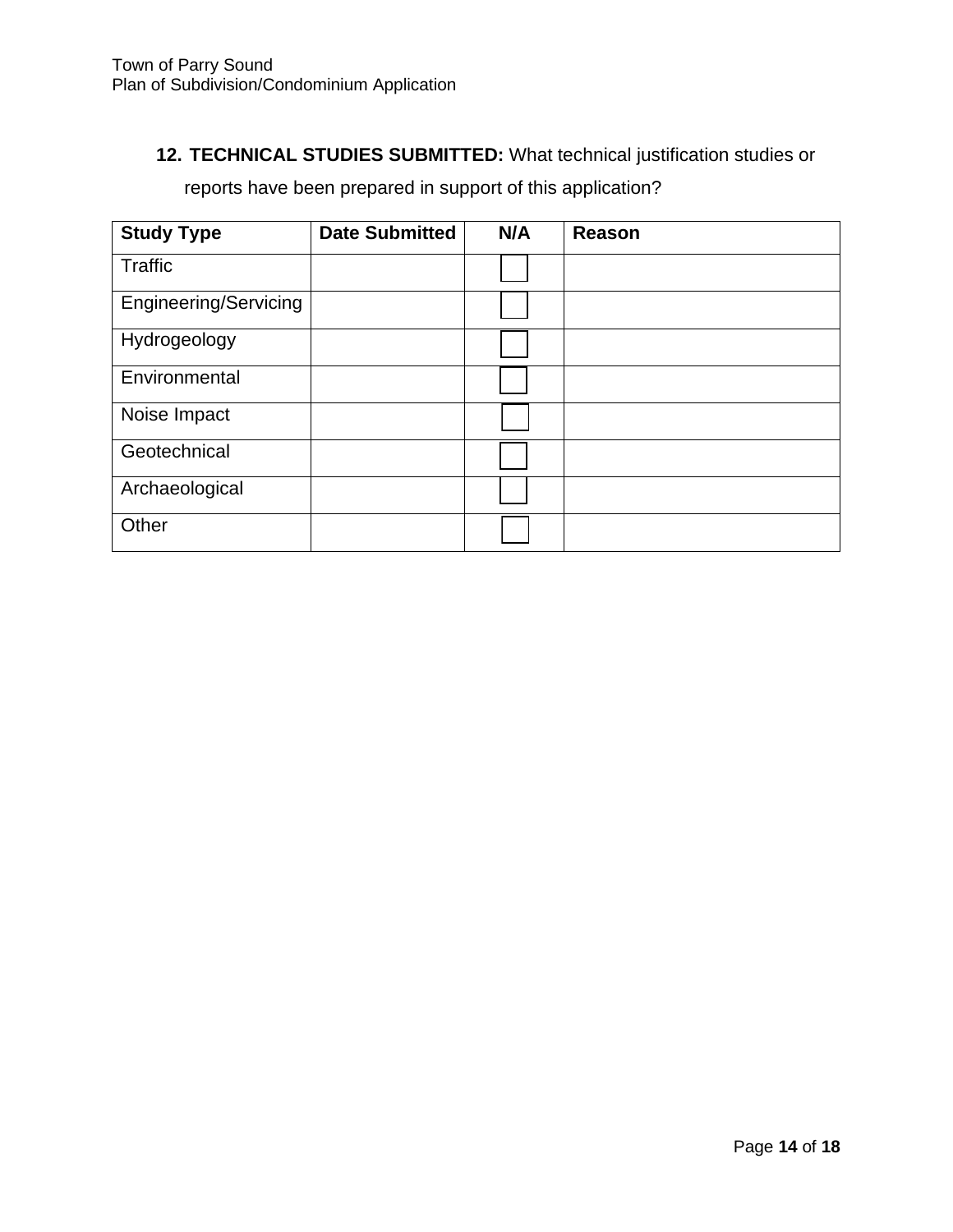# **13.AUTHORIZATION BY OWNER:** Applicable if an Agent is making this application on your behalf.

If the Applicant is not the Owner of the subject land of this Application, the written authorization of the Owner stating that the Agent is authorized to make the Application on their behalf must be included with this application form or the authorization set out below must be completed.

Please note: if the Owner is an incorporated company, authorization of the appropriate signing officer(s) is required in accordance with the company's by-laws.

| I (we),                                                             | the undersigned,                       |
|---------------------------------------------------------------------|----------------------------------------|
| being the Registered Owner(s) of the subject land, hereby authorize |                                        |
|                                                                     | to act as my Agent with respect to the |

preparation and submission of this Application.

\_\_\_\_\_\_\_\_\_\_\_\_\_\_\_\_\_\_\_\_\_\_\_\_\_\_\_\_\_\_\_\_\_ \_\_\_\_\_\_\_\_\_\_\_\_\_\_\_\_\_\_\_\_\_\_\_\_\_\_ Signature of Owner Date

\_\_\_\_\_\_\_\_\_\_\_\_\_\_\_\_\_\_\_\_\_\_\_\_\_\_\_\_\_\_\_\_\_ \_\_\_\_\_\_\_\_\_\_\_\_\_\_\_\_\_\_\_\_\_\_\_\_\_\_ Signature of Owner **Date** Date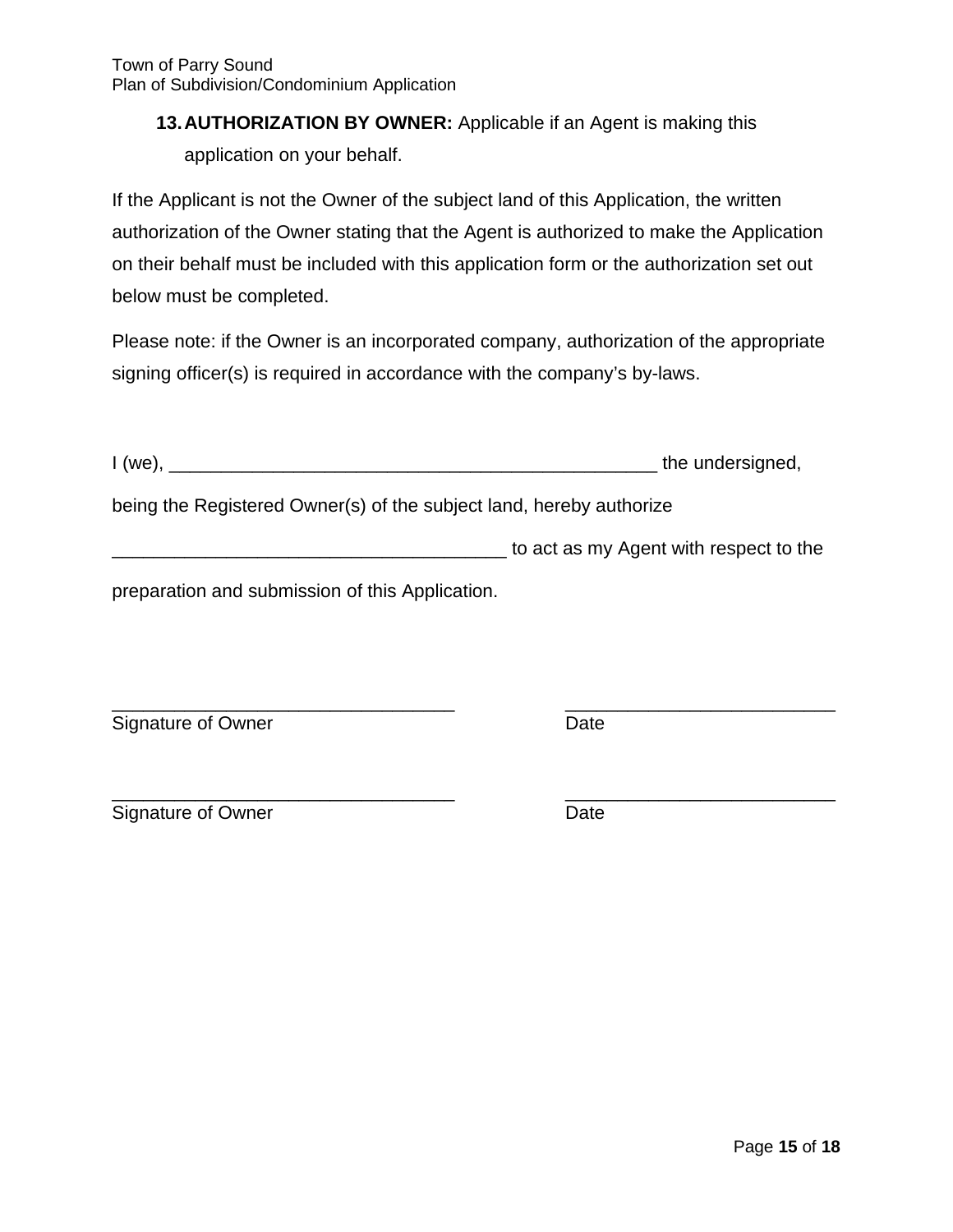## **14.FREEDOM OF INFORMATION AND PRIVACY**

Personal information contained in this form, collected and maintained pursuant to Section 51 of The Planning Act, will be used for the purpose of responding to the Application and creating a public record. The Owner's Signature acknowledges that "personal information [is] collected and maintained specifically for the purpose of creating a record available to the general public;" per Section 14(1)(c) of the Municipal Freedom of Information and Protection of Privacy Act, R.S.O. 1990, c. M. 56.

The applicant acknowledges that the Town considers the application forms and all supporting materials, including studies and drawings, filed with this application to be public information and to form part of the public record. With the filing of an application, the applicant consents to the Town photocopying and releasing the application and any supporting material either for its own use in processing the application or at the request of a third party, without further notification to or permission from the applicant. The applicant also hereby states that it has authority to bind its consultants to the terms of this acknowledgement.

\_\_\_\_\_\_\_\_\_\_\_\_\_\_\_\_\_\_\_\_\_\_\_\_\_\_\_\_\_\_\_\_\_ \_\_\_\_\_\_\_\_\_\_\_\_\_\_\_\_\_\_\_\_\_\_\_\_\_\_

| Signature of Owner | Date |
|--------------------|------|
|--------------------|------|

Signature of Owner **Date** 

\_\_\_\_\_\_\_\_\_\_\_\_\_\_\_\_\_\_\_\_\_\_\_\_\_\_\_\_\_\_\_\_\_ \_\_\_\_\_\_\_\_\_\_\_\_\_\_\_\_\_\_\_\_\_\_\_\_\_\_

\_\_\_\_\_\_\_\_\_\_\_\_\_\_\_\_\_\_\_\_\_\_\_\_\_\_\_\_\_\_\_\_\_ \_\_\_\_\_\_\_\_\_\_\_\_\_\_\_\_\_\_\_\_\_\_\_\_\_\_ Signature of Witness Date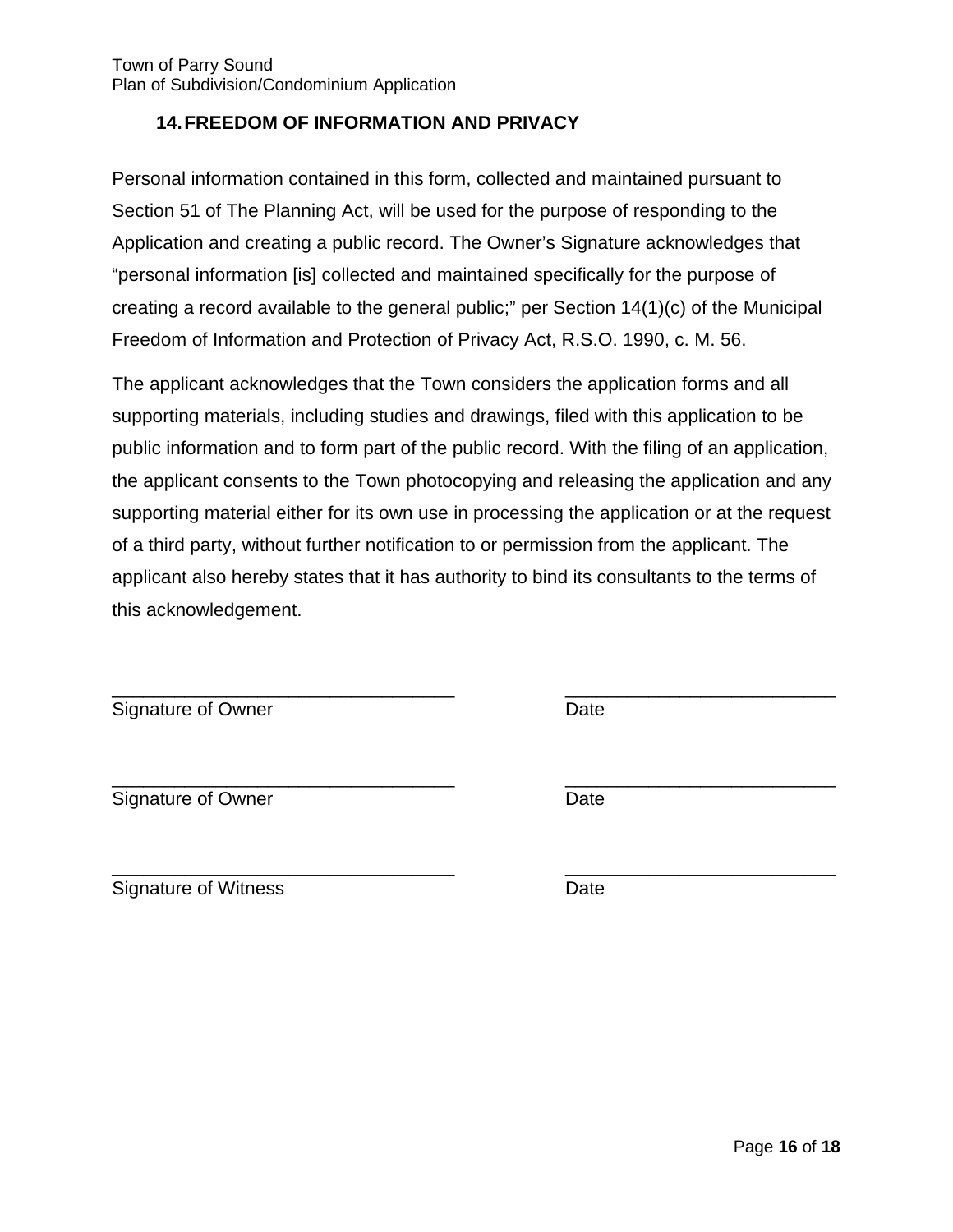## **15.DECLARATION OF OWNER/AGENT:** must be signed by the owner(s)/Agent in the presence of a Commissioner.

|                                    | solemnly declare that all of the statements contained in this Application are true and I |  |
|------------------------------------|------------------------------------------------------------------------------------------|--|
|                                    | make this solemn declaration conscientiously believing it to be true and knowing that it |  |
|                                    | is of the same force and effect as if made under oath and by virtue of the Canada        |  |
| Evidence Act.                      |                                                                                          |  |
|                                    |                                                                                          |  |
|                                    |                                                                                          |  |
|                                    |                                                                                          |  |
|                                    |                                                                                          |  |
|                                    |                                                                                          |  |
|                                    |                                                                                          |  |
| Signature of Owner                 | Signature of Owner                                                                       |  |
|                                    |                                                                                          |  |
| Signature of Agent (if applicable) |                                                                                          |  |
|                                    |                                                                                          |  |
|                                    |                                                                                          |  |
| <b>Signature of Commissioner</b>   | <b>Commissioners Stamp</b>                                                               |  |